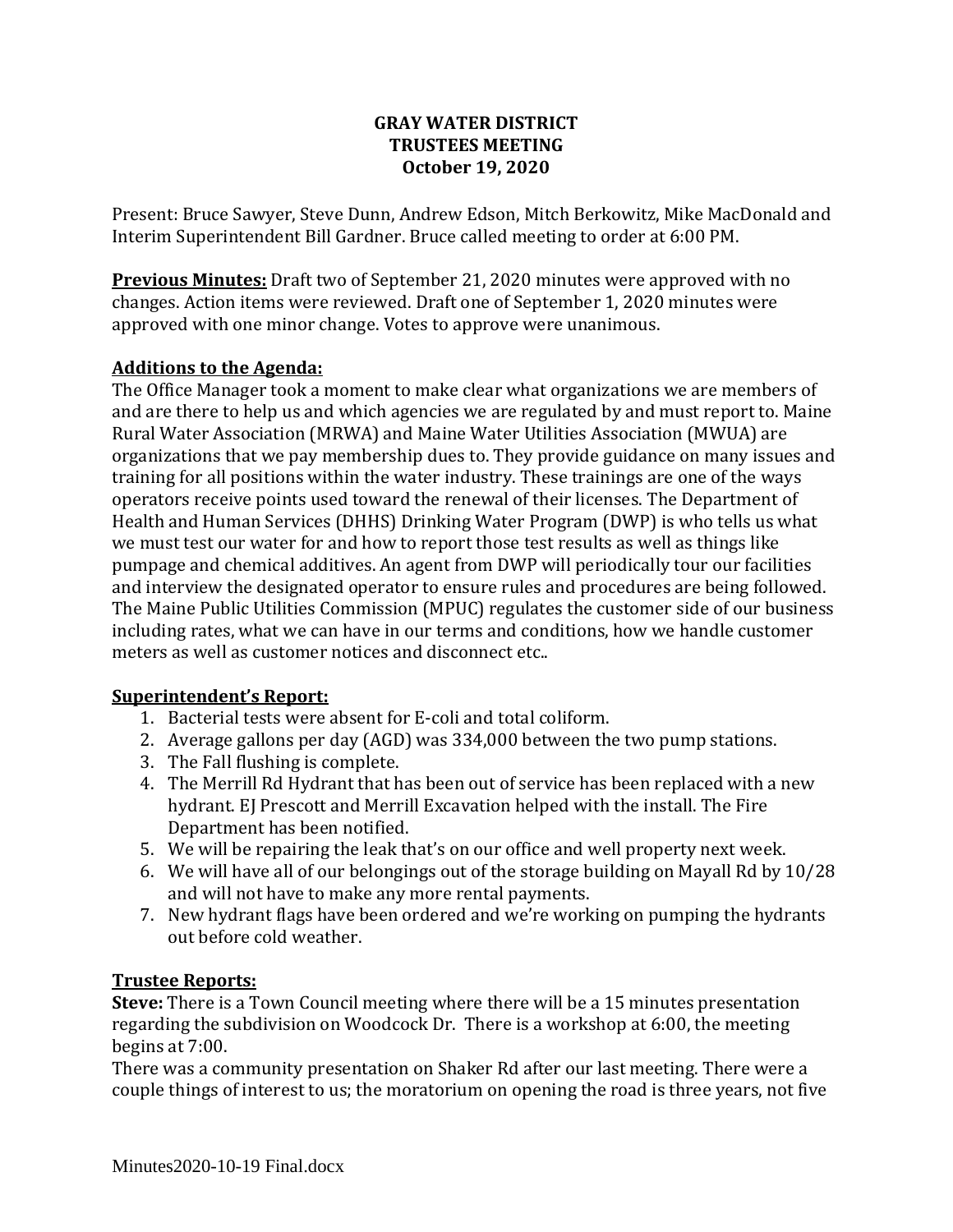due to the fact that it was just an overlay. Also, we may have two or three hydrants right at the edge of their proposed new sidewalk. We should talk to public works about this at some point.

**Mike:** Mike handed out copies of the 2020 Maine Water & Wastewater Facilities Annual Salary and Benefits Survey.

**ACTION:** Trustees to attend virtual Town Council meeting if they can.

# **OLD BUSINESS:**

## **Landfill Test Well Results**

The Town has engaged Woodard & Curran to the analytical work regarding the upward trends in the test results at the closed Gray Municipal Landfill. **ACTION:** None

## **MDOT Route 100 work**

Mitch wrote the letter to the Town that we talked about last month and the Office Manager sent it. We should make sure to stay involved with the Town during their process. **ACTION:** None

## **Rate Case:**

The Office Manager updated the minimum bill amounts before October billing; the steps will be changed before November billing. **ACTION:** None

#### **North Raymond Road Project:**

Bill and Mike met with the contractor to go over the billing. We should be receiving the final bill soon.

a. Everything is complete we are just waiting for the funds now. They should arrive at the end of the month. **ACTION:** None

## **NOAA Request for Water Service:**

Office Manager did check in with our contact at the Weather Service and he responded that he sent it up the chain and hasn't heard anything since. **ACTION:** None

## **Dry Mills Standpipe:**

Nothing new to report. **ACTION:** None

## **Master Plan:**

A workshop meeting is scheduled for November 2nd. **ACTION:** None